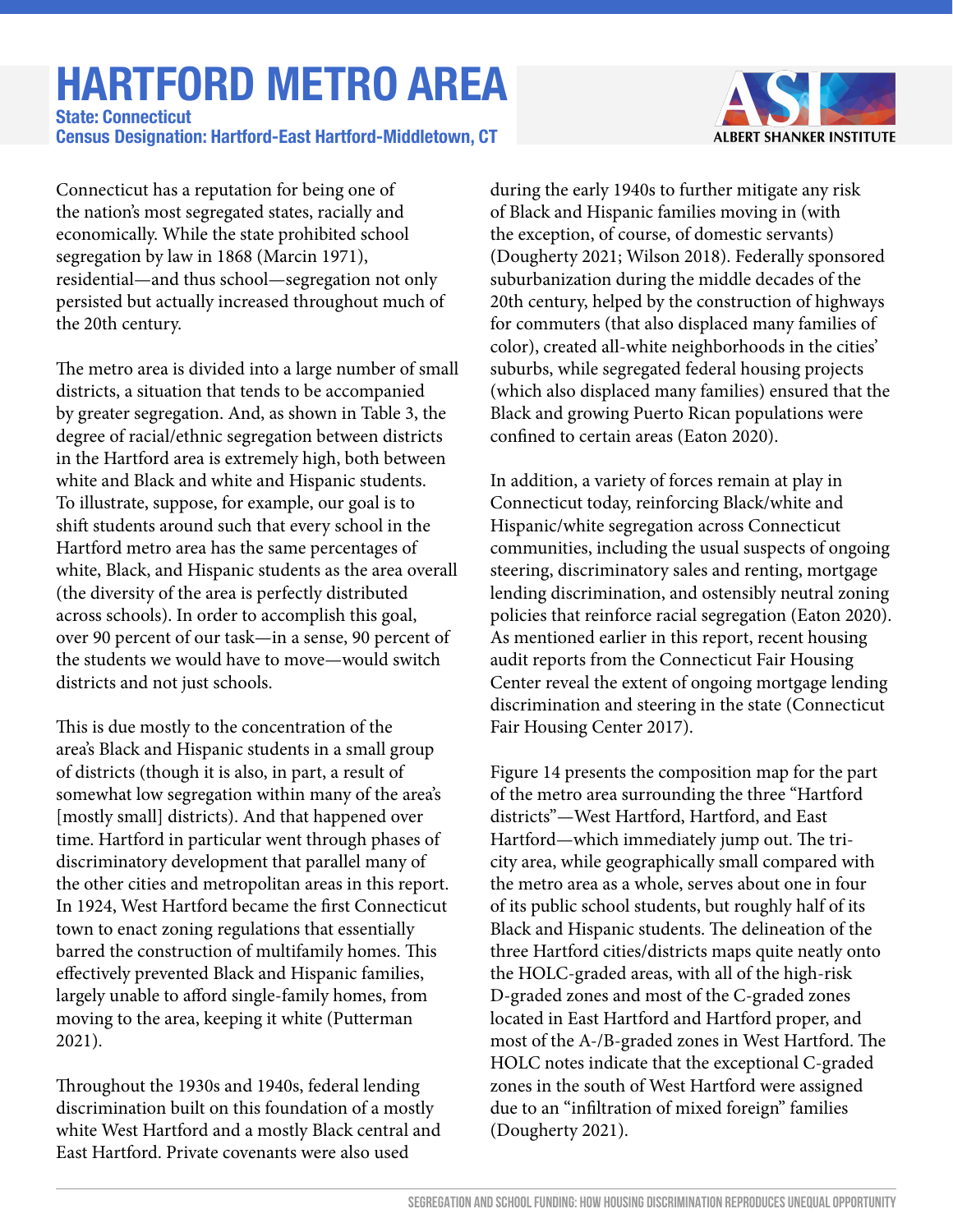**Figure 14**



**SCHOOL DISTRICT STUDENT RACIAL/ETHNIC COMPOSITION MAP,**

Yet Hartford (proper) was an almost exclusively (95 percent) white city in 1940, with its Black population concentrated in just 2-3 Census tracts (all of which, like the D-graded zones in the map, were in the eastern part of the city). Yet even mostly white neighborhoods were potentially subject to lower grades due, for example, to small groups of

Black families confined to a street or two. Redlining, steering, and other tactics in subsequent decades spurred compositional change, with the white share of the city's population falling to approximately 85 percent in 1960, 71 percent in 1970, and 44 percent in 1980 (Dougherty 2021).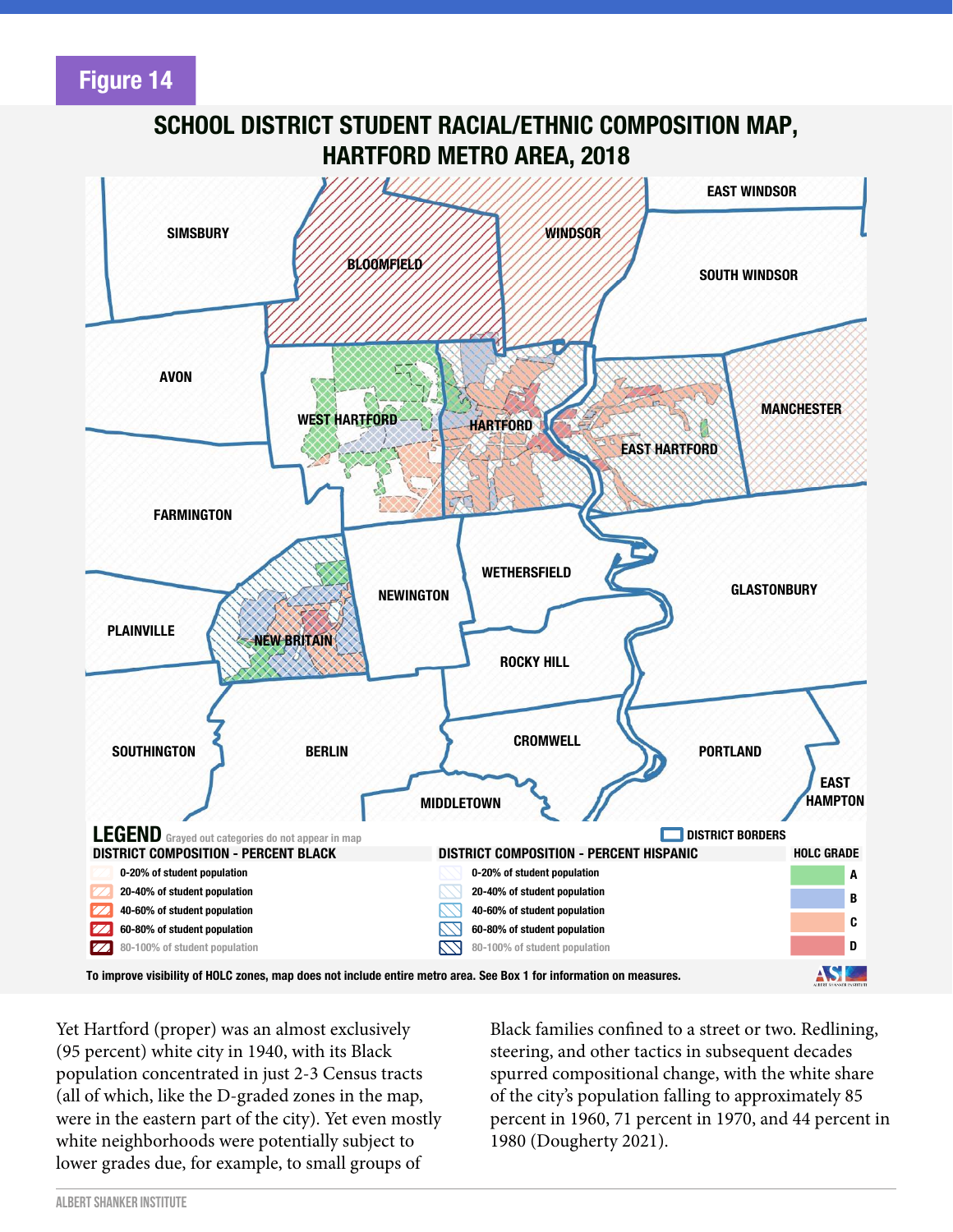Today, predictably, Hartford and East Hartford both serve student populations that are roughly 80 percent Black and Hispanic, compared with around 25 percent in West Hartford. The efforts that began toward the beginning of the 20th century have, 100 years later, played out largely as intended.

There is one additional district in the area with significant coverage of neighborhoods that received HOLC grades: New Britain, directly to the southwest of West Hartford. New Britain's HOLC zones are a mix of A-D grades. Like Hartford's, its residents were virtually all white until 1960, a proportion that declined steadily over subsequent decades.

## **Figure 15**



**SEGREGATION AND SCHOOL FUNDING: HOW HOUSING DISCRIMINATION REPRODUCES UNEQUAL OPPORTUNITY**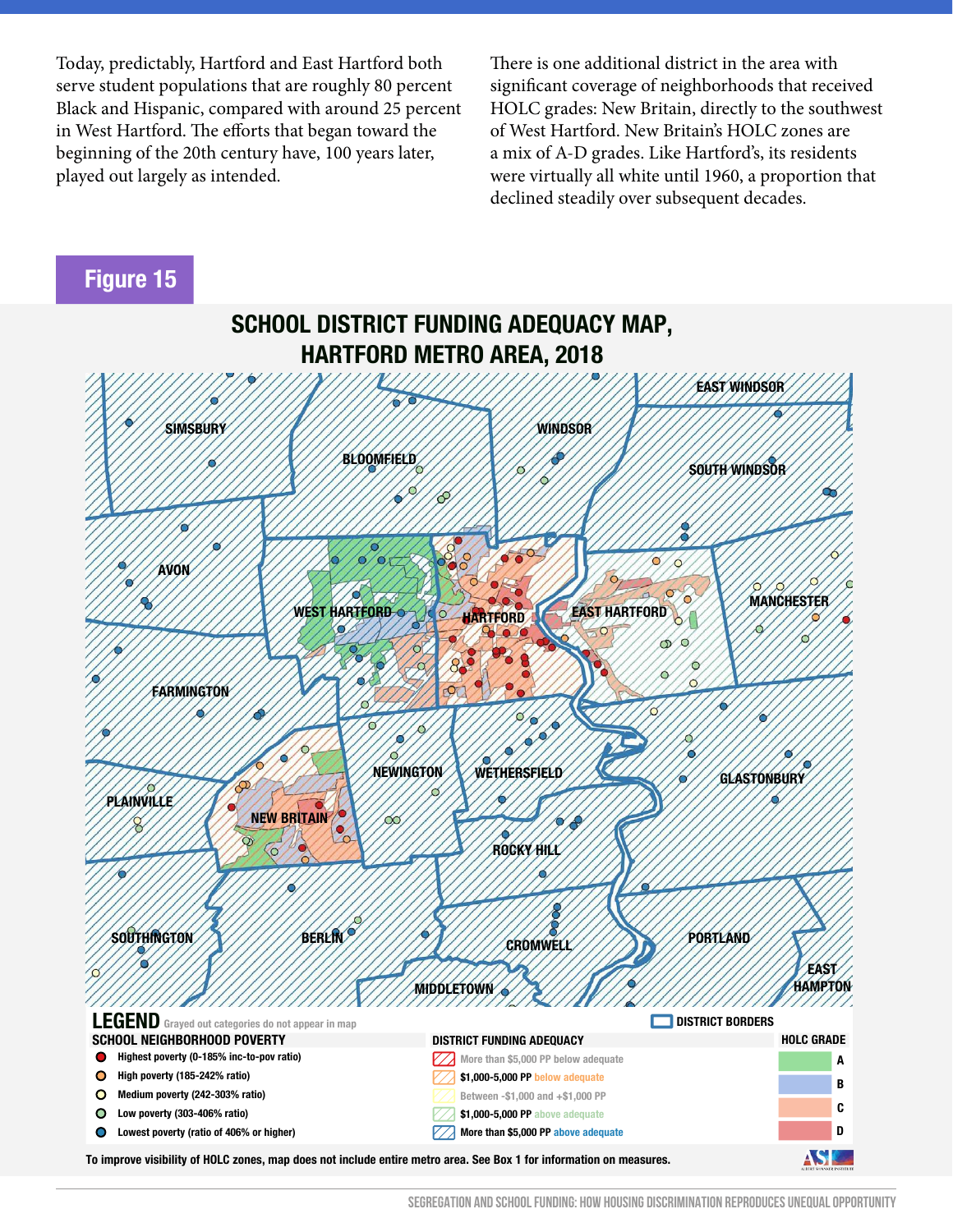Today (in 2019), the district's student population is 64 percent Hispanic and 11 percent Black.

The rest of the area's districts, including those not shown in the map, were ungraded in 1935-40 and are quite sparse in terms of Black and Hispanic students today, with only three exceptions to the latter statement—Bloomfield and Windsor directly to the north of Hartford, and Manchester directly to the east. In general, throughout this area of Connecticut, HOLC zones do a decent job predicting student racial composition today.

Some of the compositional patterns in the nongraded areas can be attributed, at least in part, to the blockbusting and steering that were also prevalent throughout the latter half of the 20th century. One noteworthy example is the aforementioned Bloomfield. This area remained undeveloped through the 1940s (and thus did not receive HOLC ratings); today it is the state's only majority-Black school district. Bloomfield was 94 percent white in 1960, but this declined to 70 percent white by 1980 (Dougherty 2021; Putterman 2021). The district was deliberately targeted by blockbusting and steering, with the goal of making it into a suburban escape for Hartford's middle-class Black families, while excluding these upwardly mobile families from West Hartford and other suburbs (Dougherty 2012).

This residential segregation, due to both current and past forces, including court decisions such as *Sheff v. O'Neill* (1996), also contributes to—and is reinforced by—striking racial and ethnic disparities in school funding adequacy in the Hartford metro area. Figure 15 presents the area's funding map. When viewing the map, bear in mind that Connecticut is a relatively high-spending state with relatively low poverty (i.e., low costs) overall, and the vast majority of public school districts spend well more than is needed to achieve the (modest) goal of national average test scores in reading and math (Baker, Di Carlo, Reist et al. 2021). This is quite clear in the map, which is dominated by districts in which spending exceeds estimated adequate levels (green and blue striped patterns).

Educational opportunity, however, remains extremely unequal and is geographically distributed by race and ethnicity. There are two districts in the entire metro (including those outside of the area in the map) in which spending is below estimated adequate levels: Hartford (with a negative gap of -\$3,059 per pupil) and New Britain (-\$1,668). Every other district in the entire metro area spends at least \$5,000 per pupil above adequate levels, with one (predictable) exception: East Hartford (positive funding gap of approximately \$1,800). The only three districts in the metro area with any D-graded areas are also those with the least adequate funding.

And, on a related note, the same basic conclusions apply to the distribution of school-level poverty. Schools within Hartford, for instance, are invariably higher poverty (red or orange dots), standing in stark contrast with schools in West Hartford, which are mostly those in lower-poverty neighborhoods. All but one of the highest-poverty schools (red dots) are found in the three districts (Hartford, East Hartford, and New Britain) that were home to D-graded HOLC zones in 1935-40. The geographical distribution of poverty that depresses local revenue and drives up costs was set in motion almost a century ago.

Finally, Figure 16 presents the relationship between funding gaps (horizontal axis) and outcome gaps (vertical axis) for all school districts in the Hartford metro area. To reiterate, most of the districts in the area, as in Connecticut overall, spend enough to meet our estimates of costs required to achieve national average outcomes (and are therefore located to the right of the vertical line indicating zero difference between spending and estimated costs). Relatively few still fall short of those outcome goals (they are located below the horizontal line representing no difference in average scores between the district and the U.S. average).<sup>10</sup>

<sup>10</sup> In general, the comparison of adequacy estimates from the NECM with student outcome gaps produces intuitive results: Adequate funding is associated with above-average scores, and vice versa. Deviation from this trend, as is somewhat the case with these Hartford area districts, may be due to some combination of the following: (1) imprecision in our variables (finance or testing data); (2) the models cannot control for everything (i.e., "omitted variable bias"); or (3) "real" differences in efficiency. For more discussion, see Baker et al. (2021).